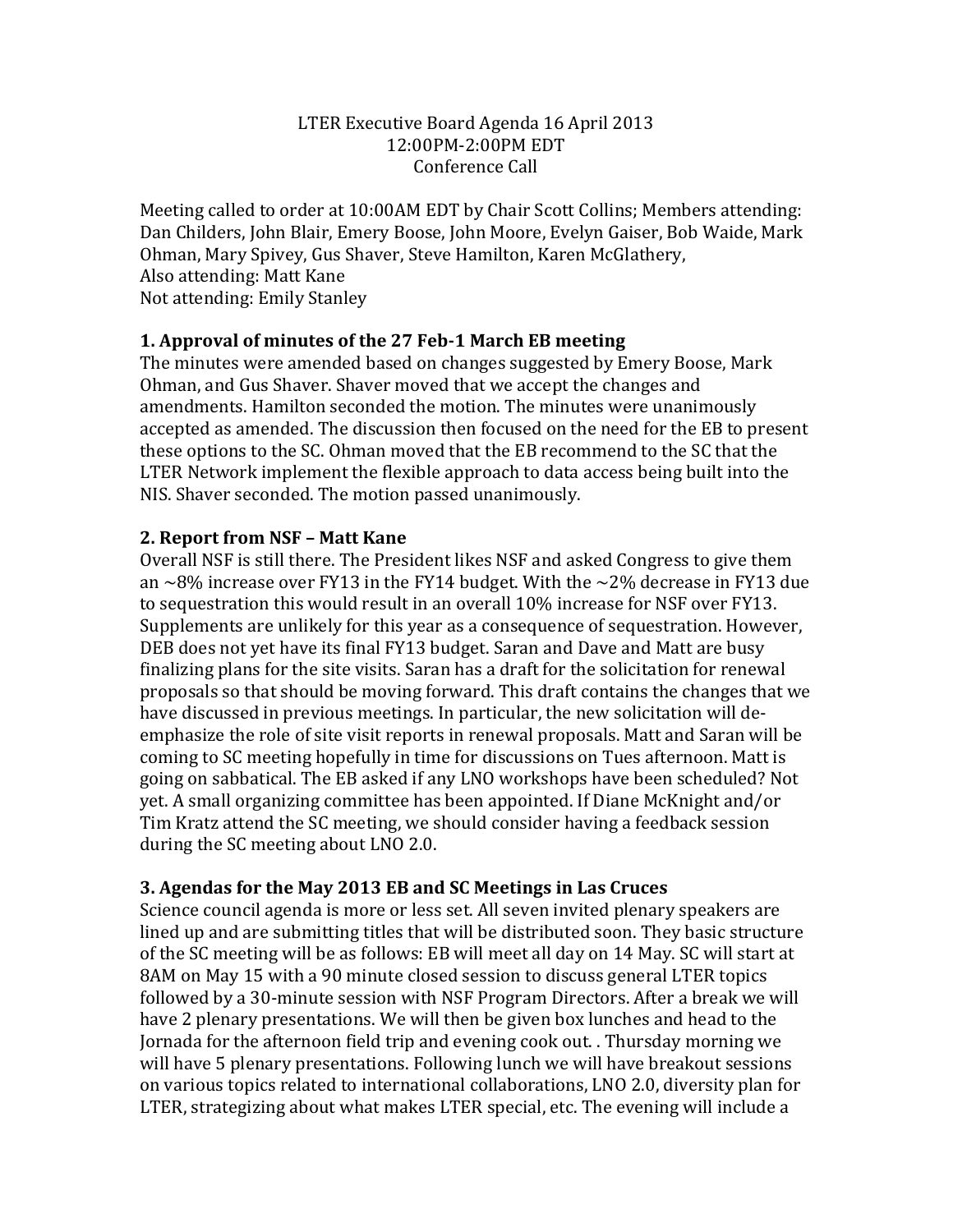dinner and business meeting. Friday morning will be the LPI meeting. We will adjourn at noon on Friday.

## **4. Moorea SC meeting in 2014 limitations and budget restrictions**

SC is scheduled to go to Moorea in 2014. Travel to this meeting is funded out of core network office funding. This meeting is more costly than usual for travel and lodging. Nevertheless, we need to keep the meeting budget to the usual range of \$60-80K in total. As a consequence, we will likely not have the funds to bring committee chairs,  $2<sup>nd</sup>$  reps, etc. Efforts are being made to economize. For example, we are considering the cost of a charter flight, or scheduling the meeting at the height of the cyclone season when demand for accommodations is less intense. Waide will come up with a budget plan for a meeting with perhaps 35 attendees. Sites can pay for their second rep, but there may be extra costs associated with additional attendees based on availability of housing at the station. Nearby hotels are expensive. There are important benefits of visiting sites during the SC meetings both for the LTER Network to foster collaborations and to the site with regard to feedback on their research program. The EB unanimously agreed to hold the SC meeting at Moorea in 2014.

# **5. Planning for the 2015 ASM – challenges due to re-competition**

To carry out an ASM in 2015 we will need to reserve the space, with a deposit, about two years ahead of time. That means we need to contact the YMCA in Estes Park by Sept 2013 to book the place for the next ASM. LNO will need a supplement from NSF to cover the costs, which may be difficult during the end period of the current award. Re-competition has produced some uncertainty about how to proceed with plans. The EB unanimously agreed to authorize the existing LNO to proceed with plans for an ASM in 2015 and that the existing LNO should initiate the process. Waide said that the LNO would put together a rough budget for an ASM, including staff salaries for basic network activities. The EB recommended that the budget should also include funds for follow-up working groups. Currently, there are no funds in the LNO budget for synthesis working groups in 2014. ASMs are considered to be the glue that binds the network, especially for grad students and postdocs to help them network and to become more formally affiliated with LTER. Moreover, the ASM is a great catalyst for synthesis and integration of our research programs. Indeed, EB members reported that some of their students said it was the best meeting they ever attended!

## **6. New members of NISAC – EB Approval**

Four new members of NISAC were recommended to the EB for approval:

- Paul Bolstad Site: CWT Institution: UMN
- Cristina Takacs-Vesbach Site: MCM Institution: UNM
- Peter Doran Site: MCM Institution: UIC
- Aaron Ellison Site: HFR Institution: Harvard

Shaver moved that we approve the new members. Ohman seconded the motion. The motion passed unanimously.